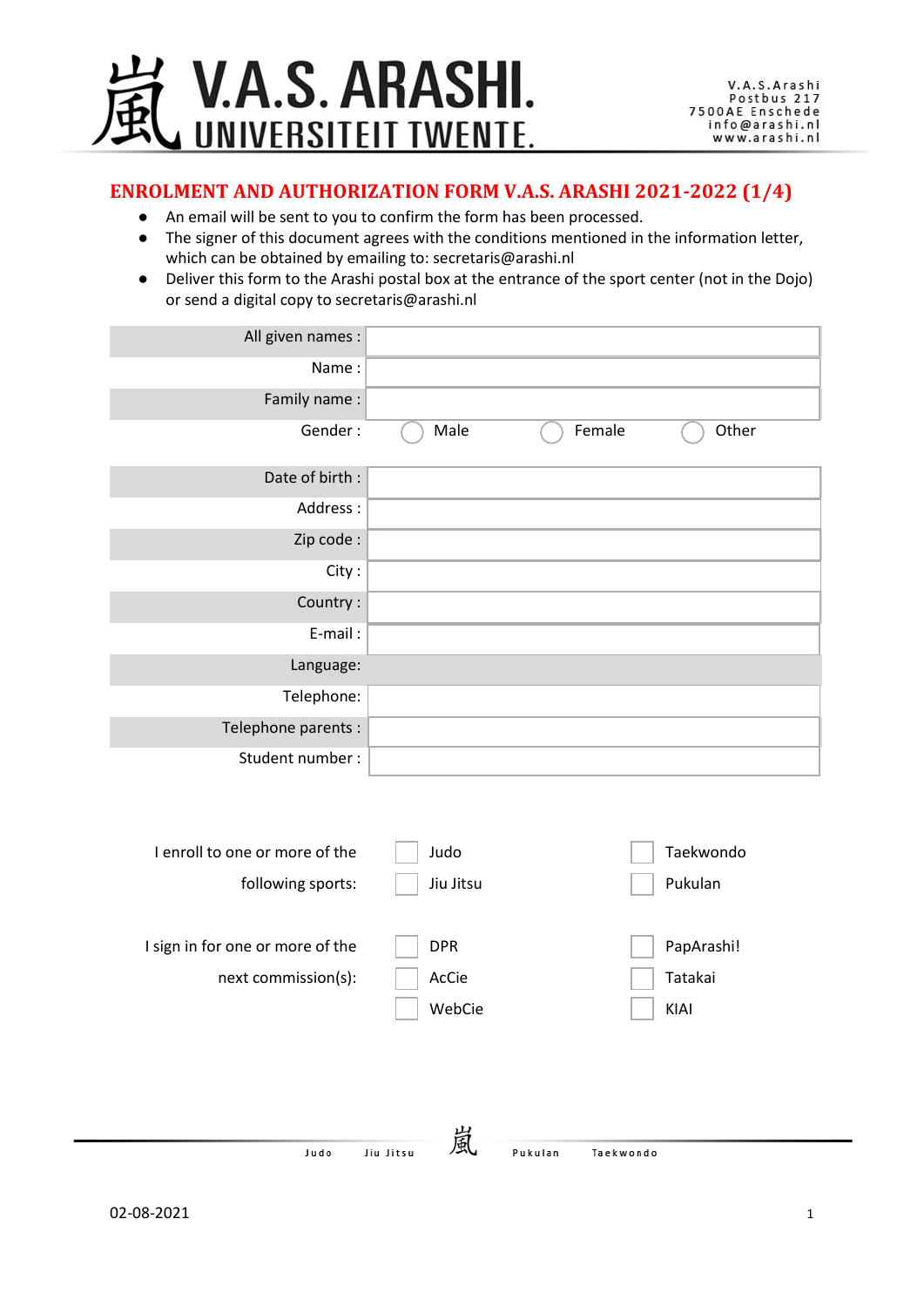

| Check off if applicable: | do not want to         | *I need a suit / Gi / |
|--------------------------|------------------------|-----------------------|
|                          | participate in the bar | Dobok size            |
|                          | team.                  |                       |
|                          |                        |                       |
| Type of member           | Student UT             | Alumni                |
|                          | <b>Student Saxion</b>  | External              |
|                          | Employee UT/Saxion     |                       |

\*Once you've received your suit, you can try it on. Make sure it fits well, but don't train in it before you are sure you want to keep it. You cannot return it after use.

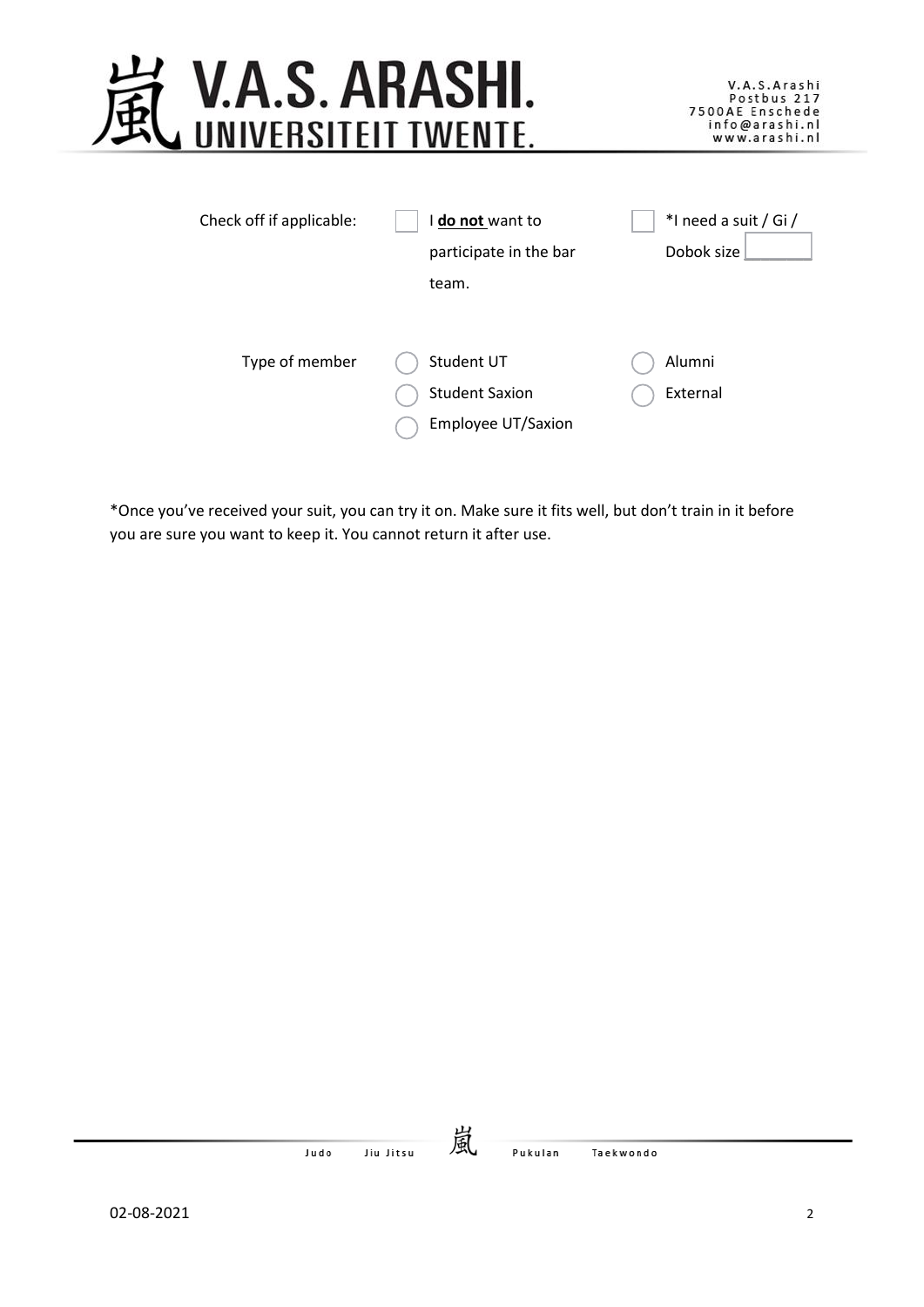## **V.A.S. ARASHI.** UNIVERSITEIT TWENTE.

### **ENROLMENT AND AUTHORIZATION FORM V.A.S. ARASHI 2021-2022 (2/4)**

By signing this mandate form, you authorize V.A.S. Arashi to send recurrent collection instructions to your bank to debit your account for contribution, provided services and purchased materials (such as a suit) and you authorize V.A.S. Arashi to debit your account on a recurrent basis in accordance with the instruction from V.A.S. Arashi. If you do not agree with the debit, you can arrange for its refund. Please contact your bank within eight weeks from the date on which your account was debited. Ask your bank for the conditions.

| Name creditor: V.A.S. Arashi          |                                             |
|---------------------------------------|---------------------------------------------|
| Address creditor: Postbus 217         |                                             |
| Postal code creditor: 7500 AE         |                                             |
| Place of residence creditor: Enschede |                                             |
| Country creditor: Nederland           |                                             |
|                                       | Creditor Identifier: NL73 RABO 0161 9071 64 |

#### *Fill in below:*

*Personal data can be filled in on the previous page*

| Account number (IBAN):      |  |
|-----------------------------|--|
| Identification Code (BIC)*: |  |

Place : No. 2010 | Date : No. 2010 | Signature : Signature :

\* Not an obligatory field for Dutch account numbers (the IBAN then starts with NL)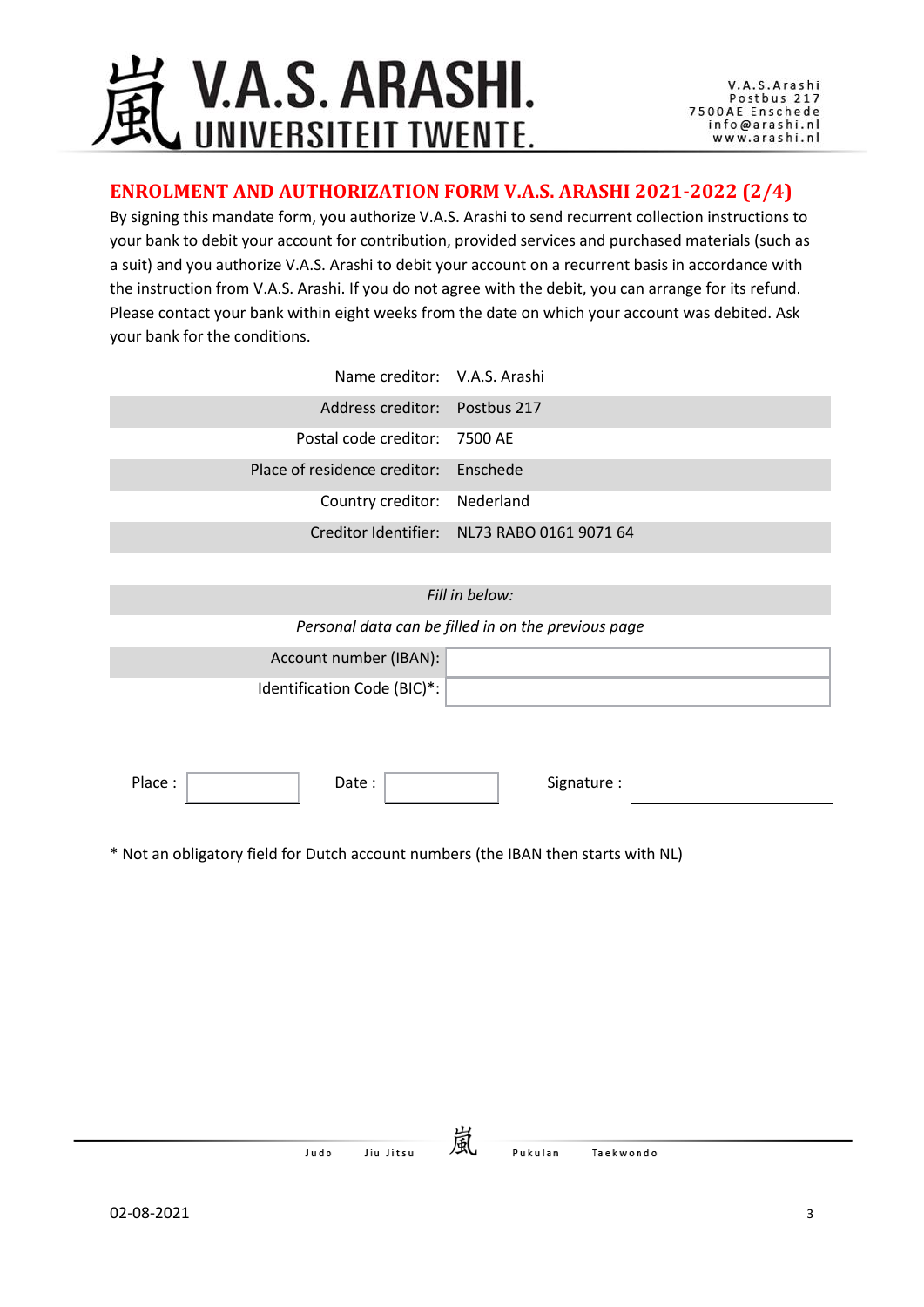## V.A.S. ARASHI. UNIVERSITEIT TWENTE.

## **PERMISSION STATEMENT 2021-2022 (3/4)**

For the good functioning of our association we would like to inform you about the association, sport activities and the like. We also want to place competition results and sometimes also photos and videos of you on the internet and social media. With this form we ask you permission to also use your data for this.

With this form I ……………………………………………………………………………………………………………….. give (further: the undersigned) V.A.S. ARASHI (further: extension) permission to process data about me. **I give the association permission for the following data processing operations:**

- Approach me for activities of third parties, for example other sports clubs or social service providers.
- Publishing, for example, photos and / or videos from me on the internet and social media
- To approach me after termination of my membership for a reunion or special event. Until I revoke this permission.
- I hereby give permission for all the data processing operations mentioned above

My permission only applies to the reasons, data and organizations mentioned above and described above. For new data processing, the association again asks me for permission.

I may withdraw my consent at any time.

| Name          |             |  |
|---------------|-------------|--|
| Date of birth |             |  |
| Date          | <del></del> |  |
| Signature     |             |  |

………………………………………………………………………………………………………………………………………………………

Jiu Jitsu **Judo**